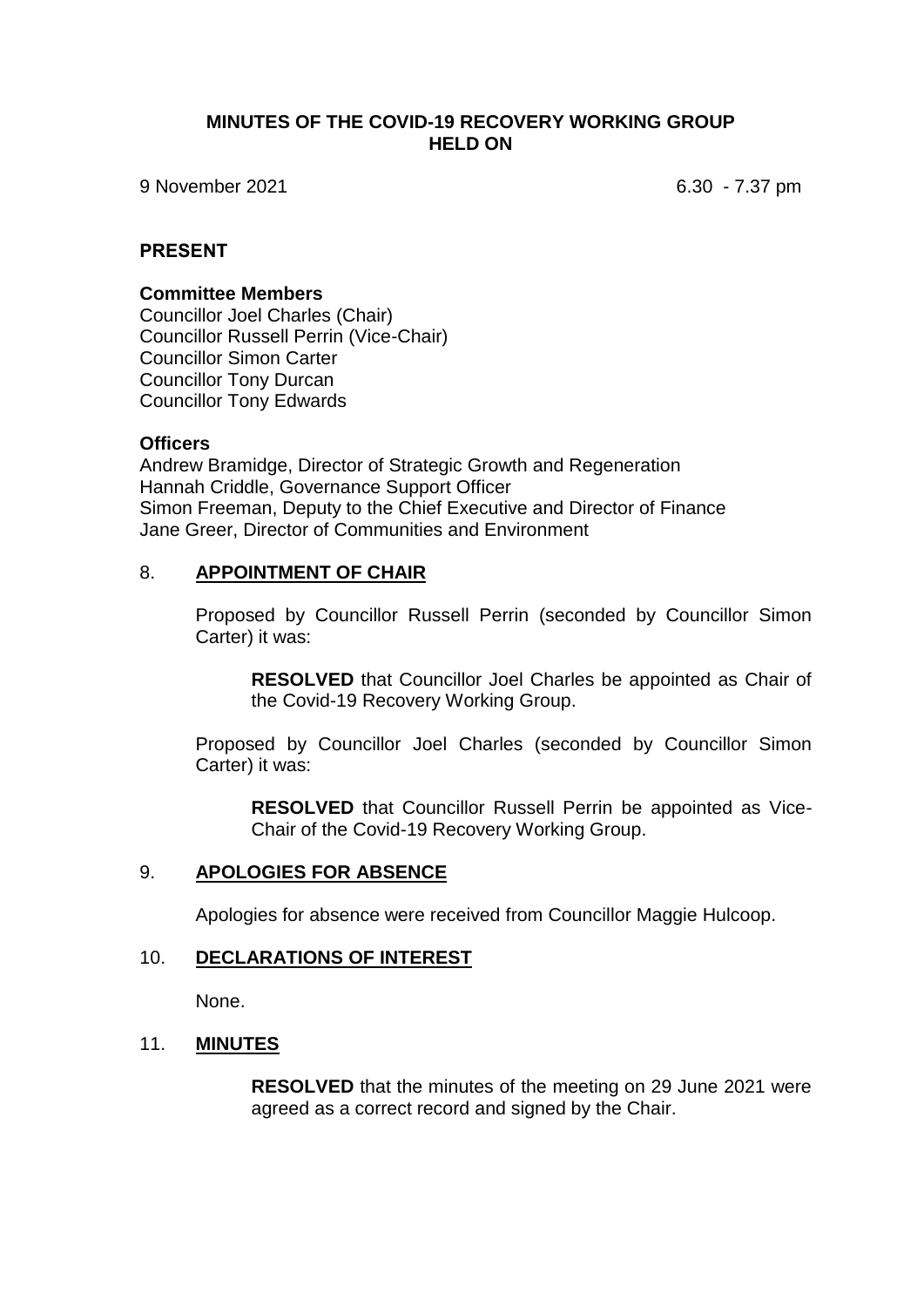# 12. **MATTERS ARISING**

Councillor Edwards raised a question on the frequency of the Working Group meetings. Councillor Charles advised that the current meeting arrangements would continue to be reviewed and, if it was felt necessary, meeting frequency would be increased. Councillor Charles noted that the infection levels in the town were not showing a sustained increase that matched the trajectory under lockdown, but the Council continues to monitor the numbers carefully.

# 13. **UPDATE ON COVID-19 POSITION**

Andrew Bramidge, Director of Strategic Growth and Regeneration, noted that the weekly briefing note had been circulated to Members today. He noted that there had been a fall in infection rates over the past ten days. Andrew Bramidge went on to say that infection rates were now spread more evenly across the different age groups. He also noted that Harlow had some of the highest infection rates in Essex and vaccination levels in the town were not in line with neighbouring authorities.

Andrew Bramidge agreed to produce data comparisons across other East of England areas as part of the weekly briefings.

Councillor Charles advised that the Council would continue to proactively push out positive communications about the booster jab campaign and would continue to work with the West Essex CCG to focus on trying to reach the harder to contact adult groups in the town.

Councillor Edwards asked whether the Council had any data on the economic impact of Covid-19 on local businesses. Councillor Charles confirmed that a virtual business forum would be held shortly and noted that the forum allowed for a two-way conversation with local employers.

# 14. **COMMUNITY RESILIENCE STRATEGY**

Councillor Charles advised the Working Group that the draft Community Resilience Strategy had gone live for consultation this week. He noted that the strategy had five key pillars. Councillor Edwards suggested that a further pillar around "economic inequality" or "financial stability" be added and also suggested that base line data be agreed for comparison purposes. Councillor Charles advised that the Council was awaiting the Essex Joint Strategic Needs Assessment (JSNA) data to help inform the Council's future approach, but would in the interim be able to share emerging evidence from the new Community Hub and agreed for the detail to be included in the weekly briefings.

Councillor Carter suggested that a public consultation meeting be held as not everyone has access to the internet. Councillor Edwards also suggested that the consultation needed to be in plain English. Councillor Charles confirmed that the Community Engagement Strategy (including